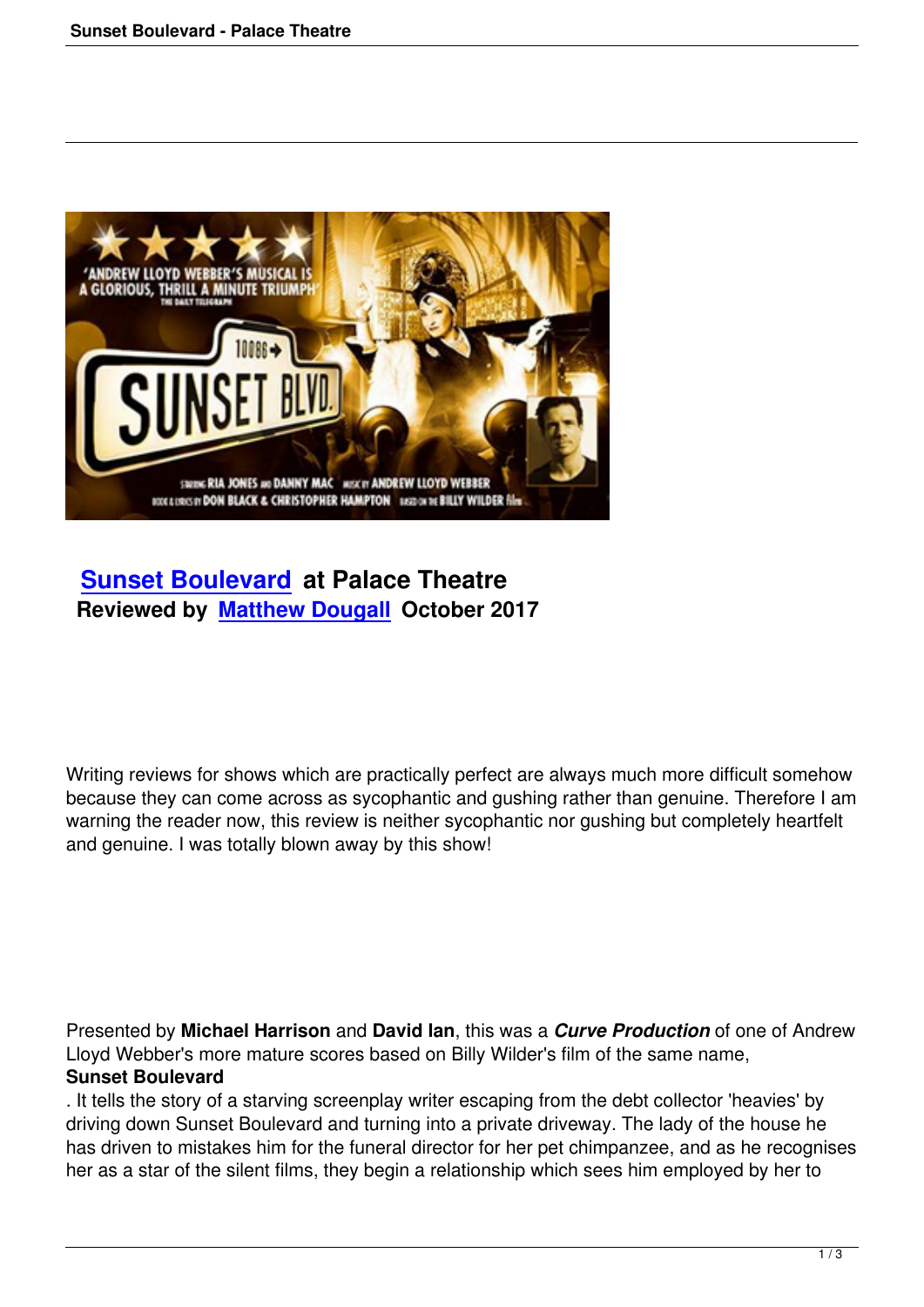help her with a screenplay which she will star in for her comeback.

She is a lonely, forgotten star, pushed aside when she was unable to make the transition from silent films, and he feels sad that her life has come to this. She falls in love with him, he goes along with it since he needs both her money and her kindness. All seems to be working out fine until she, in uncontrolled jealousy, finds out that he has been spending a lot of time with a young employee of the studio and of course it doesn't end well for any of them.

Touring shows don't often push the boat out, and producers are always trying to find ways of cutting costs etc. I guess this is both understandable and unavoidable even if it is disappointing for audiences. However, for once, this production employed a live 16-piece orchestra which sounded superb under the direction of **Adrian Kirk**, a large and talented ensemble, and rather than relying on 'star name' casting took the brave plunge of filling the main roles with performers who were actually Musical Theatre trained and able to play these roles, and this paid dividends a thousand fold.

The main role of faded movie star Norma Desmond was played by **Ria Jones** who totally embodied the role. Her singing and performance skills were second to none and commanded the stage with her electrifying presence. Utterly stunning and totally believable. Playing opposite her as the writer Joe Gillis was no less a talent

#### **Danny Mac**

, looking every inch the Matinee Idol but totally believable and sincere. Betty Schaefer, the young studio employee who writes a screenplay together with Joe and falls in love with him was the delightful

## **Molly Lynch**

, and the young man Betty is engaged to - Artie Green, played by

## **Dougie Carter**

. However the supporting role which, for me, made the show, was an incredibly well-measured